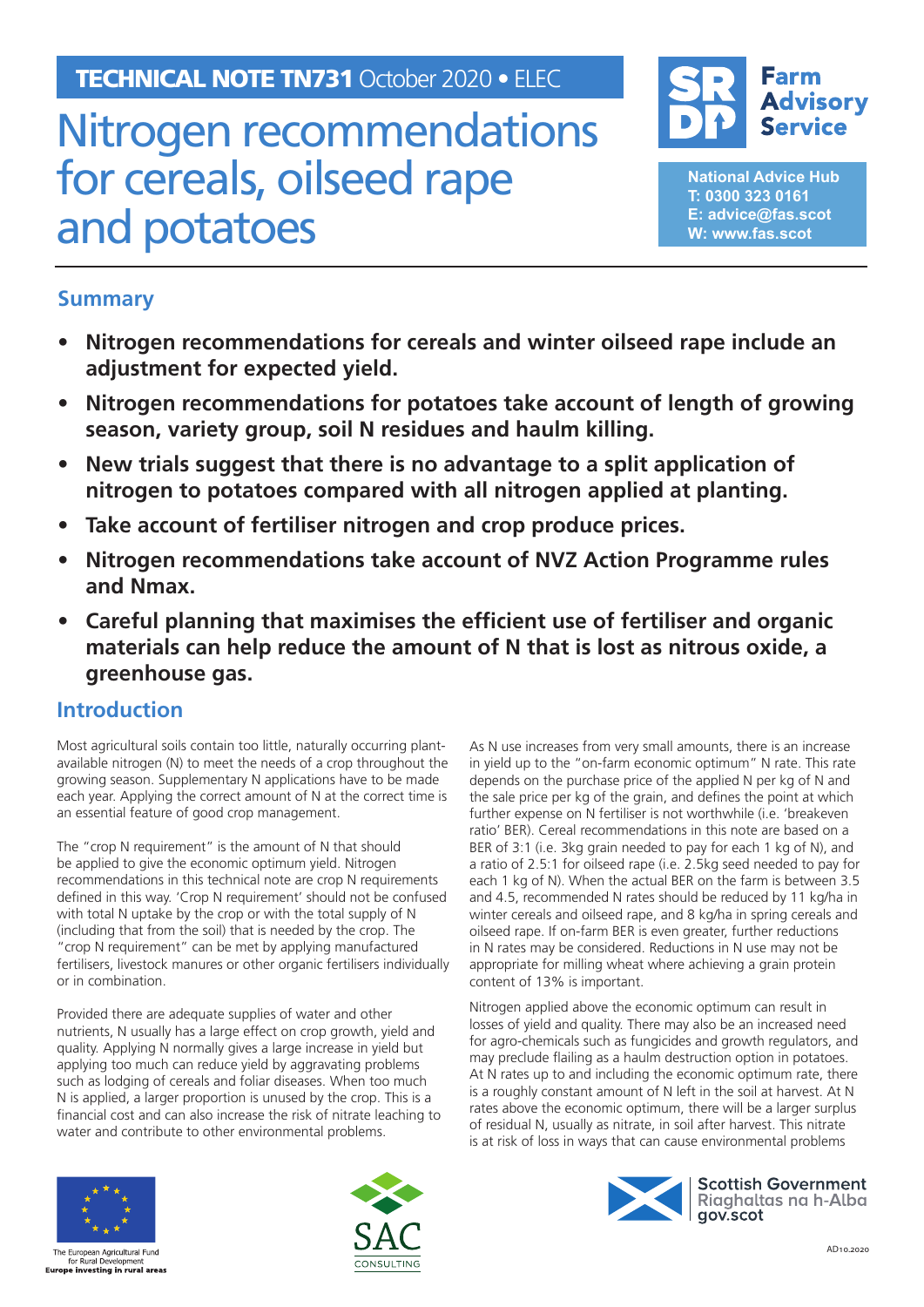like leaching to ground and surface water and denitrification to nitrous oxide (a greenhouse gas). At present, agriculture is estimated to contribute around 10% of total UK greenhouse gas emissions. An estimated 70% of the UK's nitrous oxide emissions, around 300 times more potent than carbon dioxide, comes from agriculture. Careful planning that maximises the efficient use of fertiliser and organic materials can help reduce the amount of N that is lost as nitrous oxide.

All recommendations given in this Note are for the economic optimum rate of nitrogen. Substantial changes in the value of the crop produce or the cost of fertiliser are needed to alter the recommendations. Where appropriate, different recommendations are given to achieve crop quality specifications required for different markets.

Where organic materials are applied full account should be taken of the fertiliser nutrients (including N) in order to optimise economic performance and to minimise leaching of excess N as nitrate. The amount of N available to the crop in the years following the application of organic materials depends on the type of material applied, the method and timing of application, and the soil type. In NVZs applications of organic materials, other than compost, to individual fields should not exceed 250 kg/ha of total N from the organic material in any 12 month period. The area of the field used to calculate the 250 kg/ha limit should exclude any areas where organic materials are not spread. Compost shall not be applied to any field where the application would result in the total N contained in organic manure (including compost) applied to any field in any 24 month period exceeding a rate of 500 kg/ha, excluding that deposited by animals whilst grazing. Information on the N contents of organic materials can be found in FAS Technical Notes [TN650](https://www.fas.scot/publication/technical-note-tn650-optimising-application-bulky-organic-fertilisers/) and [TN699.](https://www.fas.scot/publication/tn699-agricultural-use-of-biosolids-composts-anaerobic-digestates-and-other-industrial-organic-fertilisers/)

### **N recommendations for different crops**

In order to assess the fertiliser N required for each crop in each field, the following factors need to be taken into account:

| Soil type                            | Table 1        |
|--------------------------------------|----------------|
| Previous crop                        | Table 2        |
| Previous grass/clover management     | Table 3        |
| Crop to be grown and intended market | Tables 4 to 10 |
| Winter rainfall                      | Tables 4 to 10 |

### **N residues from different soil types and assessment of texture**

Nitrogen residues from soil reserves have been arranged into six soil types (see Table 1). "Shallow" means any mineral soil with less than 40 cm depth between the soil surface and the underground rock. Types of mineral soils can be identified by hand texturing. Take about a dessertspoonful of soil. If dry, wet up gradually kneading thoroughly between finger and thumb until aggregates are broken down. Enough moisture is needed to hold the soil together and for the soil to exhibit its maximum cohesion. There are 2 questions to be answered:

| <b>Ouestion 1</b> | Is it difficult to roll the moist soil into a ball?                     |
|-------------------|-------------------------------------------------------------------------|
| Answer            | YES, then the soil type is "Sand";<br>NO, then ask the second question. |

| <b>Question 2</b> | Does the moist soil feel smooth and silky as<br>well as gritty?                             |
|-------------------|---------------------------------------------------------------------------------------------|
| Answer            | NO, then the soil type is "Sandy loam";<br>YES, then the soil type is "Other mineral soil". |

"Humose" and "Peaty soils" are identified by percent organic matter, which can be confirmed by laboratory analysis.

Where more than one soil type occurs within a field it may be practical to alter the rate of fertiliser N to suit the different soil types. If this is not practical and the field is to be treated uniformly, select the soil type that covers the largest part of the field. In mineral soils of low organic matter content, the amount of available N residues is relatively small, whereas in humose and peaty sites low N malting barley is not encouraged as N release occurs late in the season and ends up in the grain.

### **N residues from previous crops**

The last crop grown has been allocated into one of five Previous Crop Groups. These Groups are numbered 1 to 5 in ascending order of residual available N in the soil following harvest of the previous crop (see Table 2). A green manure crop in an arable rotation that is maintained in the ground from 3 to 5.5 months until at least 15 August before destroying has been included in Table 2. Residual available N in the soil following harvest will vary depending on the crop grown. When green cover crops are used between the harvest of one crop and establishing the next the N residue group does not change from the original harvested crop. Residues following cereals are generally lower than those following break crops. The management and performance of the previous crop can have a significant effect on the actual level of N residues. Residues are expected to be lower in a high yielding season or where N application has been less than normal, but may be higher than average if the crop has performed badly due to problems such as disease or drought. In tables of N requirements in this Note it is assumed that all previous crops have been managed well and that previous N fertiliser use has been close to the recommended rate, taking account of any use of organic materials. Where there is uncertainty about the amount of residual N in the soil, sampling for Soil Mineral Nitrogen (SMN) may be appropriate e.g. Group 4 and 5. In Group 5, N residues can be very variable. Analysis of the crop debris for total N and C content along with an estimate of the quantity ploughed down is recommended in order to help predict release of available N for the next crop.

### **N residues from previous grass/clover swards**

Nitrogen fertiliser and manure use in the last 2 years of the grassland, and grazing management during the months immediately prior to ploughing out grassland will have a significant effect on the level of N residues. Managements of the previous grass/clover sward have been allocated into one of five Groups. These Groups are numbered 2 to 6 in ascending order of residual available N in the soil following ploughing out of the grassland (see Table 3). Groups 2 to 5 have the same N residues as Groups 2 to 5 in the Previous Crop Groups (Table 2), whereas Group 6 has a higher residue of available N. N residues can be very variable in Groups 5 and 6.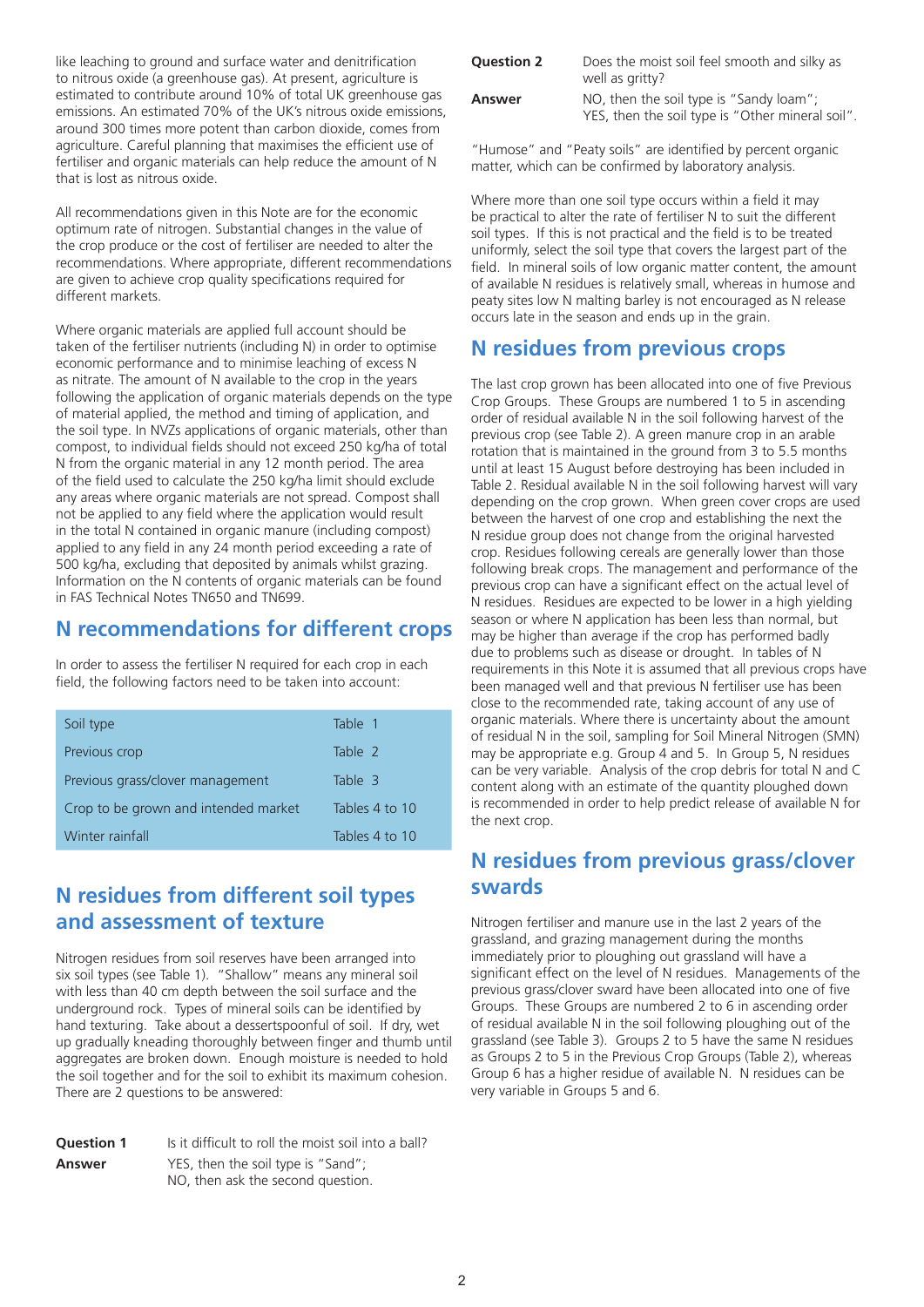#### **Table 1 Description of soil types**

| <b>Shallow soils</b>       | All mineral soils which are less than 40cm deep.                                                                                                  |
|----------------------------|---------------------------------------------------------------------------------------------------------------------------------------------------|
| <b>Sands</b>               | Soils which are sand and loamy sand textures to a depth more than 40cm.                                                                           |
| <b>Sandy loams</b>         | Soils which are sandy loam texture to a depth of more than 40cm.                                                                                  |
| <b>Other mineral soils</b> | Soils with less than 15 percent organic matter that do not fall into the sandy or shallow soil category i.e. silty<br>and clay soils.             |
| <b>Humose soils</b>        | Soils with between 15 and 35 percent organic matter. These soils are darker in colour, stain the fingers black<br>or grey, and have a silky feel. |
| <b>Peaty soils</b>         | Soils that contain more than 35 percent organic matter.                                                                                           |

#### **Table 2 Previous Crop Nitrogen Residue Groups in ascending order of residual available N in the soil following harvest**

| <b>Group</b>   | <b>Previous Crop</b>                                                                                                                                                                                                                                                                                                                                                                                                                                        |
|----------------|-------------------------------------------------------------------------------------------------------------------------------------------------------------------------------------------------------------------------------------------------------------------------------------------------------------------------------------------------------------------------------------------------------------------------------------------------------------|
| 1              | spring barley, spring oats, spring rye, spring wheat, winter barley, winter oats, winter rye, winter wheat, whole crop, triticale,<br>carrots, shopping swedes, turnips (human consumption), linseed, onions, asparagus, radish, narcissus, tulip, swedes/turnips<br>(stock feed), parsnips, ryegrass (seeds).                                                                                                                                              |
| $\overline{2}$ | forage maize, forage rape, green manure crop, kale cut, winter oilseed rape, spring oilseed rape, hemp, courgette, beetroot (red<br>baby, other), vining peas, combining peas, potatoes (<60 days, seed and punnets), potatoes (60-90 days, seed and punnets), potatoes<br>(60-90 days, ware), potatoes (90-120 days), potatoes (>120 days), blackberries, loganberries, blackcurrants, redcurrants, blueberries,<br>tayberries, strawberries, raspberries. |
| 3              | harvested fodder (root only), beans (broad), beans (dwarf/runner), beans (field vining), lupins, leeks, lettuce, rhubarb,<br>uncropped.                                                                                                                                                                                                                                                                                                                     |
| $\overline{4}$ | grazed fodder, turnips grazed, kale grazed, forage rape grazed, chicory pure stand grazed.                                                                                                                                                                                                                                                                                                                                                                  |
| $5*$           | leafy brassica vegetables, leafy non-brassica vegetables, brussels sprouts, cabbage (all types), calabrese (broccoli), cauliflower.                                                                                                                                                                                                                                                                                                                         |
|                | *N residues can be variable in this group Analysis of the crop debris for total N and C content prior to ploughing down is                                                                                                                                                                                                                                                                                                                                  |

\*N residues can be variable in this group. Analysis of the crop debris for total N and C content prior to ploughing down is recommended to help predict release of available N for the next crop.

#### **Table 3 Previous Grass/Clover Nitrogen Residue Groups in ascending order of residual available N in the soil following ploughing out**

| <b>Group</b>   | <b>Previous Grass/Clover management</b>                                                                                                                                                             |
|----------------|-----------------------------------------------------------------------------------------------------------------------------------------------------------------------------------------------------|
| $\overline{2}$ | 1-2 year low $N^*$ leys and not grazed within 2 months of ploughing                                                                                                                                 |
| $\overline{3}$ | 1-2 year low N leys and grazed within 2 months of ploughing<br>1-2 year high N leys* and not grazed within 2 months of ploughing<br>Thin permanent grass, low N, no clover                          |
| 4              | 1-2 year high N leys and grazed within 2 months of ploughing<br>3-5 year low N leys and not grazed within 2 months of ploughing<br>Thick permanent grass, low N                                     |
| $\overline{5}$ | 3-5 year high N leys and not grazed within 2 months of ploughing<br>3-5 year low N leys and grazed within 2 months of ploughing<br>Permanent grass, high N, not grazed within 2 months of ploughing |
| 6              | 3-5 year high N leys and grazed within 2 months of ploughing<br>Permanent grass, high N, grazed within 2 months of ploughing                                                                        |

Low N: less than 150kg/ha/year fertiliser N used on average in last 2 years. High N: more than 150kg/ha/year fertiliser N used on average in last 2 years, or high clover.

### **Winter rainfall**

The drier the winter and the greater the soil capacity to hold water, the smaller the proportion of N from crop residues that will be washed out of the soil before crop growth starts in the spring. If winter rainfall between 1 October and 1 March is more than 450mm (18 inches) then standard N recommendations should be adjusted by additional N to crops in N residue Groups 2 to 6 depending on soil type according to the information in the crop Tables 4 to 10.

### **Winter cereals (Tables 4 and 5)**

Autumn nitrogen is NOT generally recommended, as profitable responses are not normally attained and the practice will increase N losses to watercourses. There is a possible N requirement in some winter barley that has been direct drilled, established following minimum cultivation, or established after ploughing down large quantities of straw e.g. after carrots.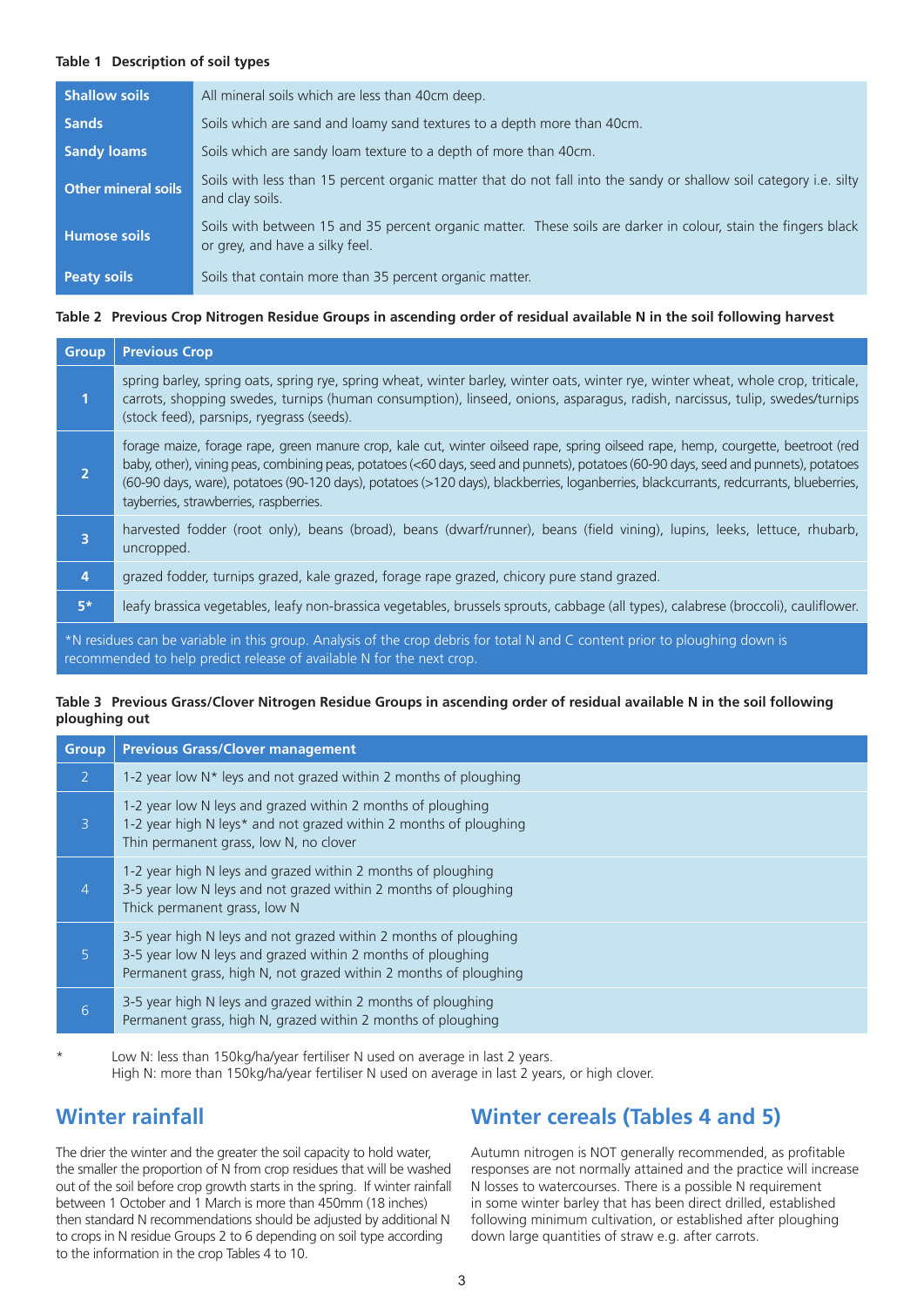Spring N is best applied as a split dressing. In general a 33%/67% (one-two thirds) split between the start of spring growth and growth stage 30-31 is recommended. A 20/80 split will improve bread-making quality and help to prevent lodging, a 50/50 split will help to reduce grain N% for malting or distilling. For wheat grown for bread-making/milling the additional 40 kg/ha, as shown in Table 4, should be applied either as a solid fertiliser as soon as the flag leaf is fully emerged, or as a foliar spray at the milky ripe stage in order to increase grain protein. These adjustments in timing should be used in conjunction with adjustments in the amount of N applied.

Farm N strategies for wheat can be assessed periodically using information on grain protein concentration. Grain protein at the economic optimum rate of N is about 11% (1.9% N) for feed wheat and 12% (2.1% N) for bread-making wheat.

The N requirements of triticale are the same as those of wheat in most situations. Hence N recommendations should be calculated as for feed wheat, including the adjustment for yield potential, with the following exceptions:

- If the variety chosen is known to have a high lodging risk, the total N rate should be reduced by 40 kg N/ha.
- If the grain price is expected to be significantly below that which would be received for wheat, N rates should be reduced accordingly.

A whole crop winter rye yield of 30t/ha would be equivalent to the winter barley base yield of 6.5 t/ha which would now be considered a poor crop of winter barley and likewise whole-crop rye. Whole crop rye grown for AD is accurately weighed into AD plants. An additional 2.5 kg N/ha may be justified for every tonne that the expected whole crop rye yield exceeds 30 t/ha (at 35% dry matter), where farm average yield is supported by evidence of yields previously achieved by that crop.

### **Spring cereals (Tables 6 and 7)**

Nitrogen recommendations for spring barley planned for low N malting should be reduced by 20kg N/ha. Nitrogen recommendations should be reduced for crops which are sown ten days or more after the optimum sowing period. Pressure of spring work and adverse weather can often account for delays in excess of ten days. In these circumstances the N recommendation should be reduced for crops which are sown ten days or more after the optimum sowing period by approximately 1.5 kg/ha/day for each day of delay for feed or high N malting and 2.25 kg/ha/day for low N malting.

For crops sown up to the beginning of April apply half fertiliser N to seedbed and half at 2-3 leaf stage for low N malting and start of tillering for feed and High N malting crops. From beginning of April onwards, all may be applied to seedbed. Incorporation in the seed bed, or combine drilling reduces the risk of poor N uptake in dry spring weather.

A new table has been included to highlight the increased importance of growing spring oats. Recent research has shown that the lower N requirement of spring oats compared to barley is associated with a greater uptake of soil N and a smaller residue of nitrate left at harvest.

Combine drilling is recommended for early sown crops and crops grown in high soil pH (>6.4). Combine drilling of urea is NOT recommended as close contact with germinating seed can be damaging. Combine-drilled fertiliser should be limited to 150 kg/ha  $N + K$ <sup>2</sup>,0 on sands and sandy loams.

### **Winter oilseed rape (Table 8)**

It is important to sow oilseed rape early in order to achieve sufficient plant size to withstand winter conditions. Sowing date is particularly important in Scotland and the end of August is recognised as the latest advisable sowing date for most areas. Winter barley is generally the most suitable crop for entry of winter oilseed rape in Scotland, although in some areas and in earlier seasons spring barley may be harvested early enough to provide a suitable entry. Autumn sown rape can produce about 20-25 t/ha fresh material by December, and seedbed/autumn application of N is recommended following crops/grass in N residue groups 1, 2 and 3. N top dressing in spring is best split, applying half at the start of spring growth and half prior to stem elongation.

## **Spring oilseed rape (Table 9)**

Spring sown crops generally utilise soil N more efficiently than winter crops. Their requirement for N coincides with the normal period of soil N release in May and June whereas winter crops require N when the soil is still too cold for soil N release in March.

### **Potatoes (Table 10)**

Nitrogen increases haulm growth and persistence. The increase in haulm growth is accompanied by delayed tuber initiation and growth. The main benefit of high N is the greater length of the tuber bulking period, linked to improved haulm persistence. Only moderate amounts of N are required for maximum bulking rates up to the normal 'burning off' dates for specialist seed and punnet production. Nitrogen usually increases tuber yield more than tuber number, hence average tuber size is increased as is the proportion of 'ware' in the crop. For these reasons the amount of N recommended increases as the expected burning off date is delayed.

Whilst flailing is taking over as a rapid way of haulm killing, following the loss of diquat for haulm destruction, there will be occasions when alternative (but much slower) desiccant-only approaches will have to be used. If harvest is to be achieved within acceptable time frames, careful consideration of N use is required. Exceeding the recommended rate should be avoided, especially if wet weather may preclude flailing as a haulm destruction option.

The previous crop/grass N residue group should be used together with the anticipated length of growing season, intended market and variety group to determine the appropriate range of N rates. The length of growing season is the number of days from 50% emergence to haulm death. Recommendations are for optimum growing conditions. Soil compaction, PCNs or freeliving nematodes have the potential to reduce root growth. No adjustment is required for irrigated crops. Irrigation should be applied according to a recognised scheduling system, which minimises the risk of returning soils to field capacity and triggering leaching.

In the past, split application of N has been considered of benefit for ware crops grown on sands, sandy loam and shallow soils, or carried out for practical reasons to speed up planting. However, recent trials suggest that there is no advantage to a split application of N to potatoes compared with all N applied at planting. If application is considered post-planting, it should be completed no later than tuber initiation. Typically, one half to two-thirds of the N recommendation would be applied in the seedbed and the remainder no later than tuber initiation. It should be remembered also that in unirrigated crops, during dry weather top-dressings of N will take longer to reach the roots.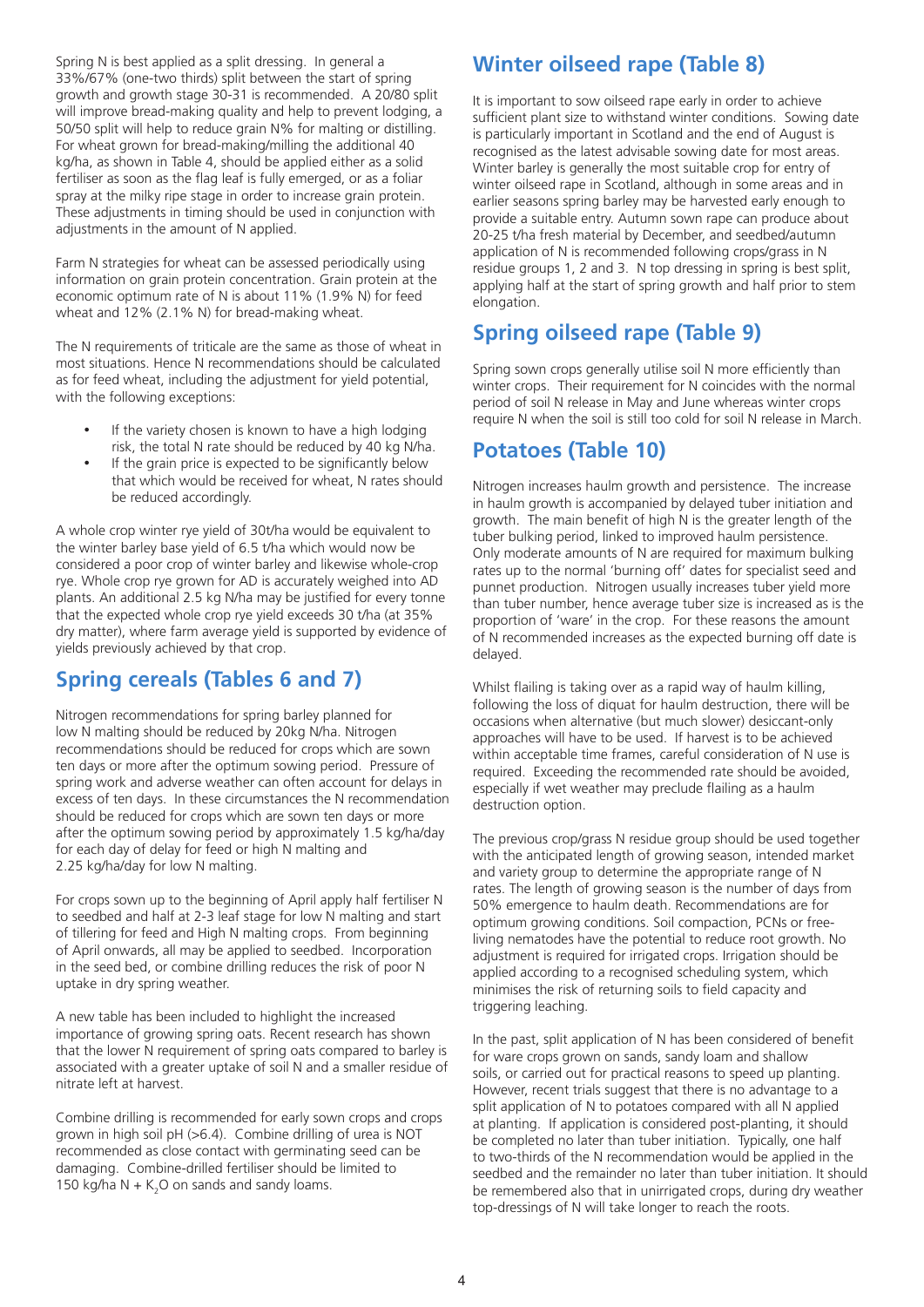#### **Table 4 Winter wheat and triticale: N recommendations in kg/ha**

| Previous crop or grass N group (Table 2 or 3) | 1              | $\overline{2}$ | $\overline{3}$ | $\overline{4}$ | 5     | 6              |
|-----------------------------------------------|----------------|----------------|----------------|----------------|-------|----------------|
| Sands and shallow soils                       | 220            | 210            | 200            | 180            | 150   | 110            |
| Sandy loams and other mineral soils           | 200            | 190            | 180            | 160            | 130   | 90             |
| Humose soils                                  | 140            | 130            | 120            | 100            | 70    | 30             |
| Peaty soils                                   | 80             | 70             | 60             | 40             | 10    | $\overline{0}$ |
|                                               |                |                |                |                |       |                |
| <b>Adjustments:</b>                           |                |                |                |                |       |                |
| Milling varieties                             | $+40$          | $+40$          | $+40$          | $+40$          | $+40$ | $+40$          |
| Yield adjustment*                             |                |                |                |                |       |                |
| Winter rainfall (1 Oct - 1 Mar)               |                |                |                |                |       |                |
| More than 450mm (18 inches)                   |                |                |                |                |       |                |
| Sands, sandy loams, shallow soils             | $\theta$       | $+10$          | $+20$          | $+20$          | $+20$ | $+20$          |
| All other soils                               | $\overline{0}$ | $+10$          | $+10$          | $+10$          | $+10$ | $+10$          |

\* An additional 20kg/ha may be justified for every tonne that the expected yield exceeds 8t/ha, and is permitted in NVZs where farm average yield is supported by evidence of yields previously achieved by that crop.

#### **Table 5 Winter barley, winter oats and winter rye: N recommendations in kg/ha**

| Previous crop or grass N group (Table 2 or 3) | 1              | $\overline{2}$ | 3     | 4     | 5     | 6              |
|-----------------------------------------------|----------------|----------------|-------|-------|-------|----------------|
| Sands and shallow soils                       | 200            | 190            | 180   | 170   | 140   | 100            |
| Sandy loams and other mineral soils           | 180            | 170            | 160   | 140   | 110   | 70             |
| Humose soils                                  | 120            | 110            | 100   | 80    | 50    | 10             |
| Peaty soils                                   | 80             | 70             | 60    | 40    | 10    | $\overline{0}$ |
|                                               |                |                |       |       |       |                |
| <b>Adjustments:</b>                           |                |                |       |       |       |                |
| Malt for distilling                           | $-50$          | $-50$          | $-50$ | $-50$ | $-50$ | $-50$          |
| Malt for brewing                              | $-30$          | $-30$          | $-30$ | $-30$ | $-30$ | $-30$          |
| Yield adjustment*                             |                |                |       |       |       |                |
| Winter rainfall (1 Oct - 1 Mar)               |                |                |       |       |       |                |
| More than 450mm (18 inches)                   |                |                |       |       |       |                |
| Sands, sandy loams, shallow soils             | $\overline{0}$ | $+10$          | $+20$ | $+20$ | $+20$ | $+20$          |
| All other soils                               | $\overline{0}$ | $+10$          | $+10$ | $+10$ | $+10$ | $+10$          |
|                                               |                |                |       |       |       |                |

\* An additional 15kg/ha may be justified for every tonne that the expected winter barley yield exceeds 6.5t/ha, and is permitted in NVZs where farm average yield is supported by evidence of yields previously achieved by that crop.

An additional 2.5 kg N/ha may be justified for every tonne that the expected whole crop winter rye yield exceeds 30 t/ha (at 35% dry matter).

Insufficient data is available to justify an adjustment for yield potential for winter oats.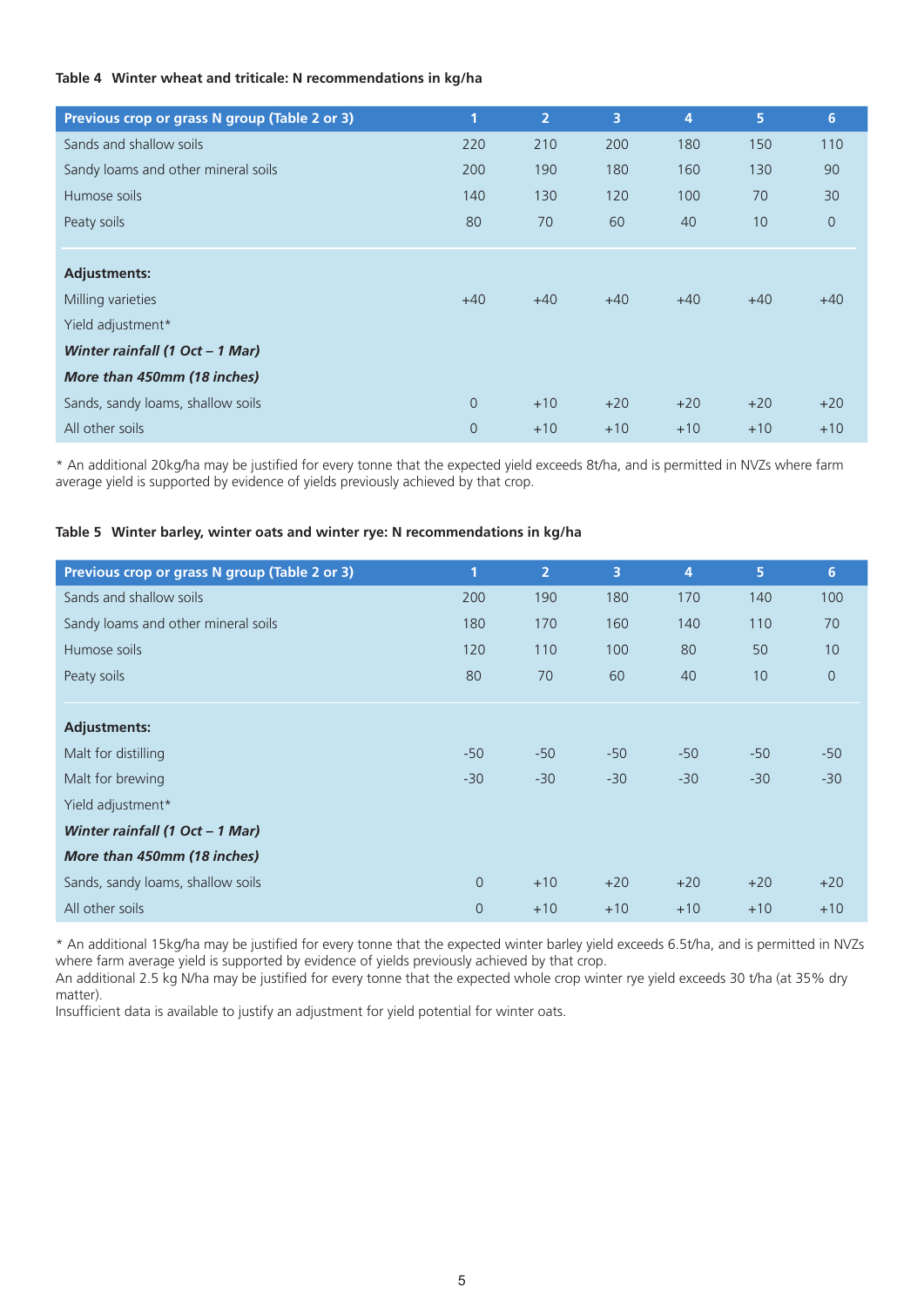#### **Table 6 Spring barley: N recommendations in kg/ha**

| Previous crop or grass N group (Table 2 or 3)                                                                    | 1              | $\overline{2}$ | $\overline{3}$ | 4       | 5              | 6              |
|------------------------------------------------------------------------------------------------------------------|----------------|----------------|----------------|---------|----------------|----------------|
| Sands and shallow soils                                                                                          | 150            | 140            | 130            | 110     | 80             | 40             |
| Sandy loams and other mineral soils                                                                              | 130            | 120            | 110            | 90      | 60             | 20             |
| Humose soils                                                                                                     | 80             | 70             | 60             | 40      | 10             | $\overline{O}$ |
| Peaty soils                                                                                                      | 50             | 40             | 30             | 10      | $\overline{0}$ | $\overline{0}$ |
|                                                                                                                  |                |                |                |         |                |                |
| <b>Adjustments:</b>                                                                                              |                |                |                |         |                |                |
| High N grain distilling                                                                                          | $+15$          | $+15$          | $+15$          | $+15$   | $+15$          | $+15$          |
| Malting (low N)                                                                                                  | $-20$          | $-20$          | $-20$          | $\star$ | $\star$        | $\star$        |
| Undersown crop                                                                                                   | $-25$          | $-25$          | $-25$          | $-25$   | $-25$          | $-25$          |
| Yield adjustment**                                                                                               |                |                |                |         |                |                |
| Delayed sowing -<br>Reduce by 1.5 kg/ha/day for each day of delay after 10 days after your optimum sowing period |                |                |                |         |                |                |
| Winter rainfall (1 Oct - 1 Mar)                                                                                  |                |                |                |         |                |                |
| More than 450mm (18 inches)                                                                                      |                |                |                |         |                |                |
| Sands, sandy loams, shallow soils                                                                                | $\overline{0}$ | $+10$          | $+20$          | $+20$   | $+20$          | $+20$          |
| All other soils                                                                                                  | $\overline{0}$ | $+10$          | $+10$          | $+10$   | $+10$          | $+10$          |

\* Avoid growing low N malting barley after crops in groups 4 – 6 and humose/peaty soils that leave high N residues.

\*\* An additional 15kg/ha may be justified for every tonne that the expected spring barley yield exceeds 5.5t/ha, and is permitted in NVZs where farm average yield is supported by evidence of yields previously achieved by that crop.

#### **Table 7 Spring oats: N recommendations in kg/ha**

| Previous crop or grass N group (Table 2 or 3)                                                                      | 1        | $\overline{2}$ | $\overline{\mathbf{3}}$ | 4              | 5              | 6              |
|--------------------------------------------------------------------------------------------------------------------|----------|----------------|-------------------------|----------------|----------------|----------------|
| Sands and shallow soils                                                                                            | 120      | 110            | 100                     | 80             | 50             | 20             |
| Sandy loams and other mineral soils                                                                                | 100      | 90             | 70                      | 50             | 20             | 20             |
| Humose soils                                                                                                       | 50       | 40             | 30                      | 20             | 20             | $\overline{0}$ |
| Peaty soils                                                                                                        | 20       | 20             | 20                      | $\overline{0}$ | $\overline{0}$ | $\overline{0}$ |
|                                                                                                                    |          |                |                         |                |                |                |
| <b>Adjustments:</b>                                                                                                |          |                |                         |                |                |                |
| Undersown crop                                                                                                     | $-25$    | $-25$          | $-25$                   | $-25$          | $-25$          | $-25$          |
| Yield adjustment*                                                                                                  |          |                |                         |                |                |                |
| Delayed sowing $-$<br>Reduce by 1.5 kg/ha/day for each day of delay after 10 days after your optimum sowing period |          |                |                         |                |                |                |
| Winter rainfall (1 Oct - 1 Mar)                                                                                    |          |                |                         |                |                |                |
| More than 450mm (18 inches)                                                                                        |          |                |                         |                |                |                |
| Sands, sandy loams, shallow soils                                                                                  | $\Omega$ | $+10$          | $+20$                   | $+20$          | $+20$          | $+20$          |
| All other soils                                                                                                    | $\Omega$ | $+10$          | $+10$                   | $+10$          | $+10$          | $+10$          |

\* An additional 15kg/ha may be justified for every tonne that the expected spring oat yield exceeds 5.5t/ha, and is permitted in NVZs where farm average yield is supported by evidence of yields previously achieved by that crop.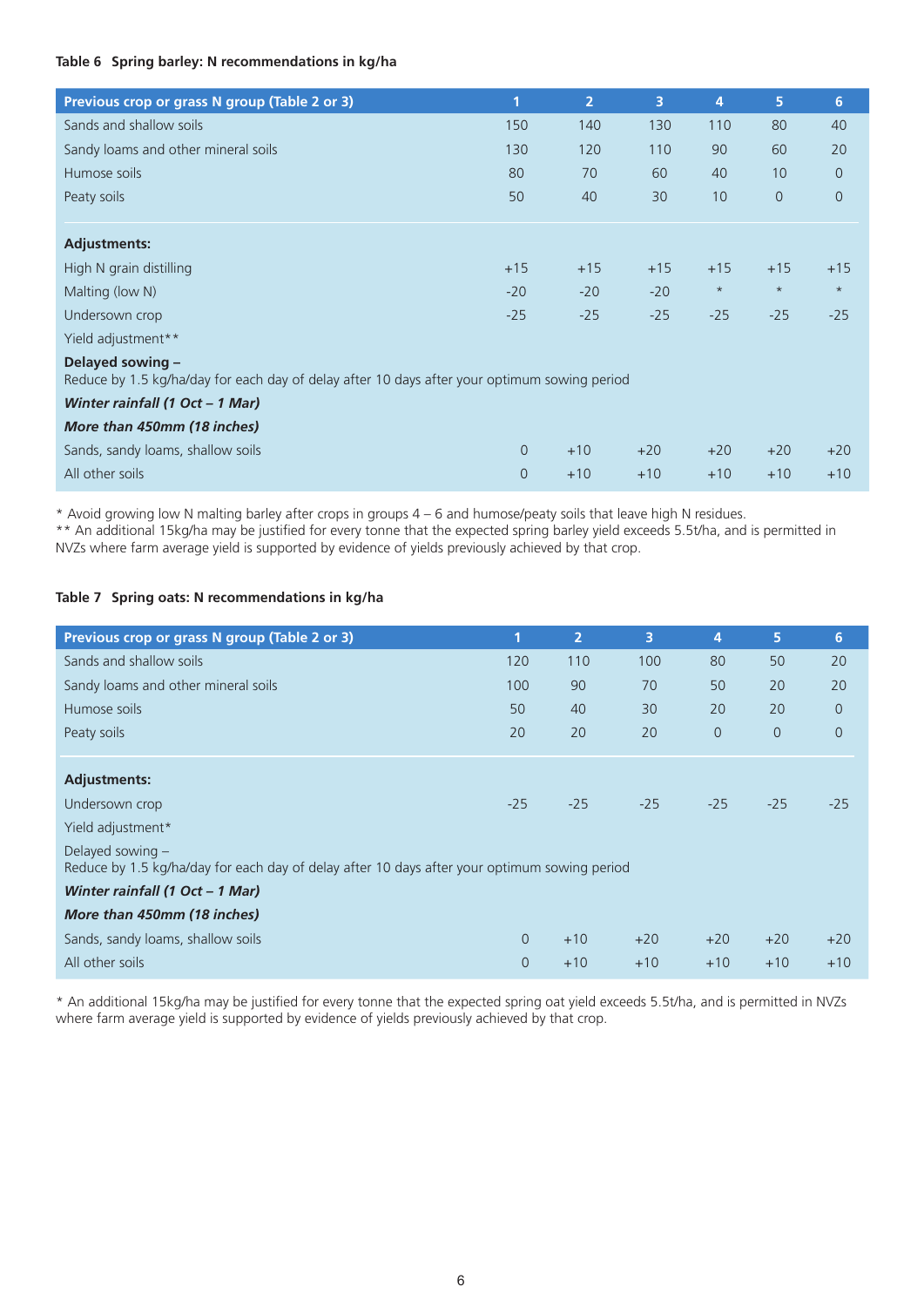#### **Table 8 Winter oilseed rape: N recommendations in kg/ha**

| Previous crop or grass N group (Table 2 or 3) | 1              | $\overline{2}$ | 3     | 4              | 5              | $6\phantom{a}$ |
|-----------------------------------------------|----------------|----------------|-------|----------------|----------------|----------------|
| Seedbed:                                      |                |                |       |                |                |                |
| All soils                                     | 30             | 20             | 10    | $\overline{0}$ | $\overline{0}$ | $\overline{0}$ |
| Spring:                                       |                |                |       |                |                |                |
| All mineral soils                             | 200            | 190            | 180   | 140            | 110            | 70             |
| Humose soils                                  | 120            | 110            | 100   | 80             | 50             | 10             |
| Peaty soils                                   | 80             | 70             | 60    | 40             | $\mathbf 0$    | $\overline{0}$ |
|                                               |                |                |       |                |                |                |
| <b>Adjustments:</b>                           |                |                |       |                |                |                |
| Yield adjustment*                             |                |                |       |                |                |                |
| Winter rainfall (1 Oct - 1 Mar)               |                |                |       |                |                |                |
| More than 450mm (18 inches)                   |                |                |       |                |                |                |
| Sands, sandy loams, shallow soils             | $\overline{0}$ | $+10$          | $+20$ | $+20$          | $+20$          | $+20$          |
| All other soils                               | $\overline{0}$ | $+10$          | $+10$ | $+10$          | $+10$          | $+10$          |

\* Up to an additional 30kg/ha may be justified in spring if the expected yield is over 4.0t/ha, and is permitted in NVZs where farm average yield is supported by evidence of yields previously achieved by that crop. This adjustment should be used with caution because applying too much early nitrogen to crops with large canopies can increase lodging and may reduce yield.

#### **Table 9 Spring oilseed rape: N recommendations in kg/ha**

| Previous crop or grass N group (Table 2 or 3) | 1              | $\mathbf{2}^{\mathsf{T}}$ | 3              | 4              | 5              | $6\phantom{1}$ |
|-----------------------------------------------|----------------|---------------------------|----------------|----------------|----------------|----------------|
| All mineral soils                             | 100            | 90                        | 80             | 60             | 30             | $\overline{0}$ |
| Humose soils                                  | 50             | 40                        | 30             | 10             | $\overline{0}$ | $\overline{0}$ |
| Peaty soils                                   | 20             | 10                        | $\overline{0}$ | $\overline{0}$ | $\overline{0}$ | $\overline{0}$ |
|                                               |                |                           |                |                |                |                |
| <b>Adjustments:</b>                           |                |                           |                |                |                |                |
| Winter rainfall (1 Oct - 1 Mar)               |                |                           |                |                |                |                |
| More than 450mm (18 inches)                   |                |                           |                |                |                |                |
| Sands, sandy loams, shallow soils             | $\Omega$       | $+10$                     | $+20$          | $+20$          | $+20$          | $+20$          |
| All other soils                               | $\overline{0}$ | $+10$                     | $+10$          | $+10$          | $+10$          | $+10$          |
|                                               |                |                           |                |                |                |                |